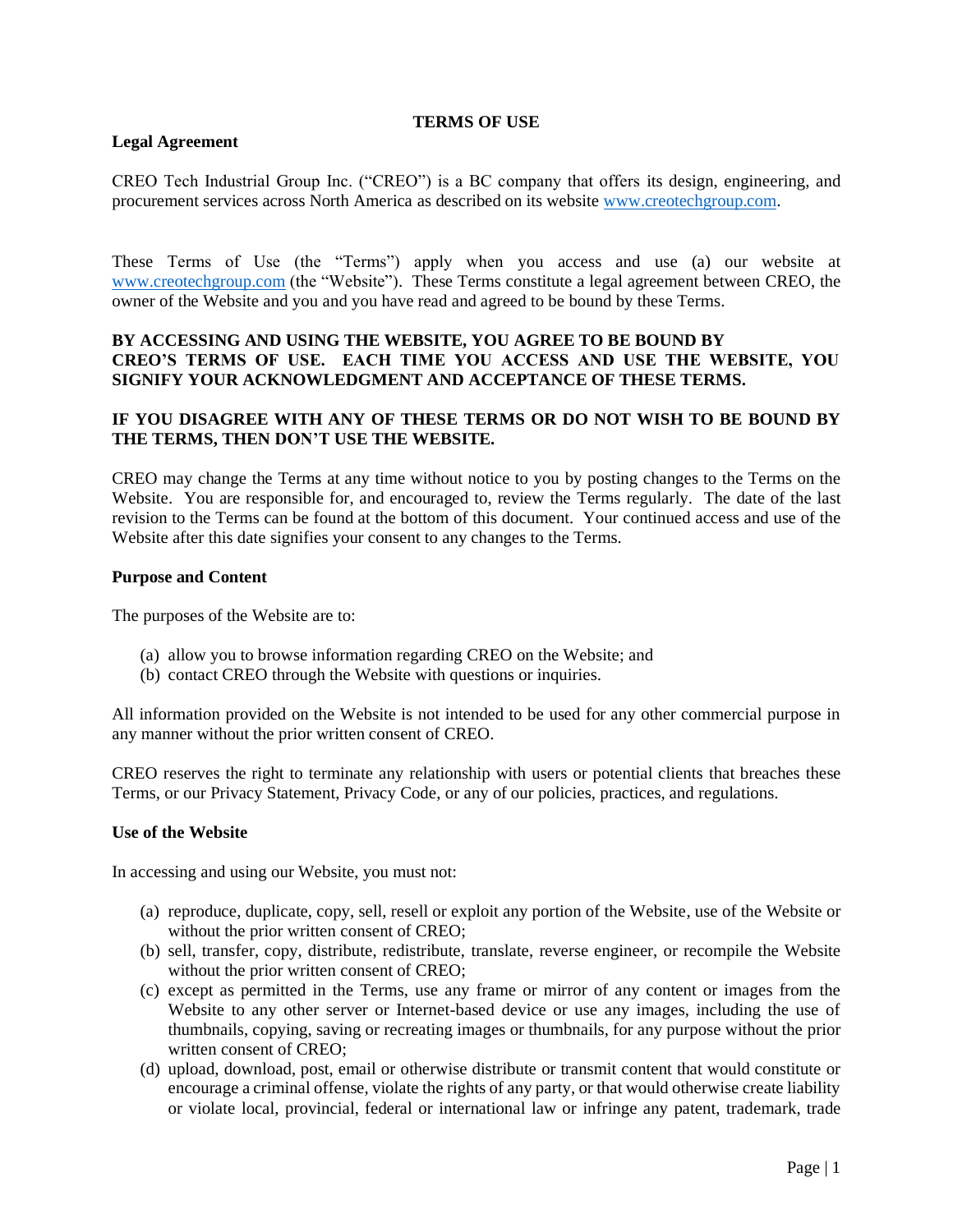secret, copyright or other intellectual property or proprietary right of third party or contains software viruses or other computer code, files or programs designed to interrupt, destroy or limit the functionality of any computer software or hardware or telecommunications equipment;

- (e) upload, post, host, or transmit unsolicited email, SMSs, or "spam" messages on the Website or send unsolicited bulk messages, status or mood updates, bulletins or other unauthorized commercial communications through the Website;
- (f) use any information or material from the Website in any manner or use, post or engage in any activities that infringes a third party's intellectual property or rights of publicity or privacy;
- (g) use the Website to distribute to or otherwise disseminate any material or information of any kind that is libellous, inaccurate, profane, racist, intended to bully, harass, intimidate or harm, defamatory, obscene, sexually explicit, violent, pornographic, abusive or otherwise violates any law or infringes or violates any rights, including intellectual property rights, of any other person or entity;
- (h) use the Website to engage in activities or provide information that is false, inaccurate or misleading or fraudulent or involve sale of counterfeit or stolen items;
- (i) transmit any worms or viruses or any code of a destructive nature through the Website;
- (j) deep link or employ software or any automatic device, technology or algorithm that use any robot, spider, scraper or other automated means to access the Website;
- (k) provide information or participate in activities that will result in the transfer to the Website of any viruses, Trojan horses, worms, corrupted files, hoaxes, time bombs, cancelbots, easter eggs and other computer programming routines that may damage, harm, interfere or expropriate any of the Website's systems, programs, content, information or applications, or that may track or monitor functionality in connection with the Website, including, without limitation, to identify other users' views, actions or other activities on the Website;
- (l) directly or indirectly engage in activity, such as click throughs, in a coercive, misleading, malicious or fraudulent manner;
- (m) bypass any measures that we have taken to restrict access to the Website without the prior written consent of CREO;
- (n) engage in activities that would interfere with the operation of the Website;
- (o) impose an unreasonable load on the Website's infrastructure that would affect the operation of the Website;
- (p) use JavaScript, active or other coding, repetitive posts or other actions that interfere with the Website's operations;
- (q) advertise to, or solicit to buy or sell any products or websites through the unauthorized or impermissible use of the Website;
- (r) circumvent or modify or attempt to circumvent or modify or encourage or assist any third party in circumventing or modifying any security technology or software that is part of the Website or to cover or obscure online advertisements or safety or security features of pages of the Website;
- (s) modify, adapt or hack the Website or modify another website to falsely imply that it is associated with the Website or CREO;
- (t) attempt to impersonate another user, person or entity or CREO representative in your use of the Website or attempt to sell or otherwise transfer your rights to another third party;
- (u) use any computer program or system to mine or harvest information, including addresses or other data of users from the Website, for any purpose without the prior written consent of CREO;
- (v) post content that violates the Terms or disrupts or interferes with the security of, or otherwise abuse, the Website or system resources, accounts, servers, or networks connected to or accessible through the Website;
- (w) access, tamper with or use non-public areas of the Website or disrupt or interfere with any other user's enjoyment of the Website;
- (x) knowingly disable any technology or tool embedded in the Website; and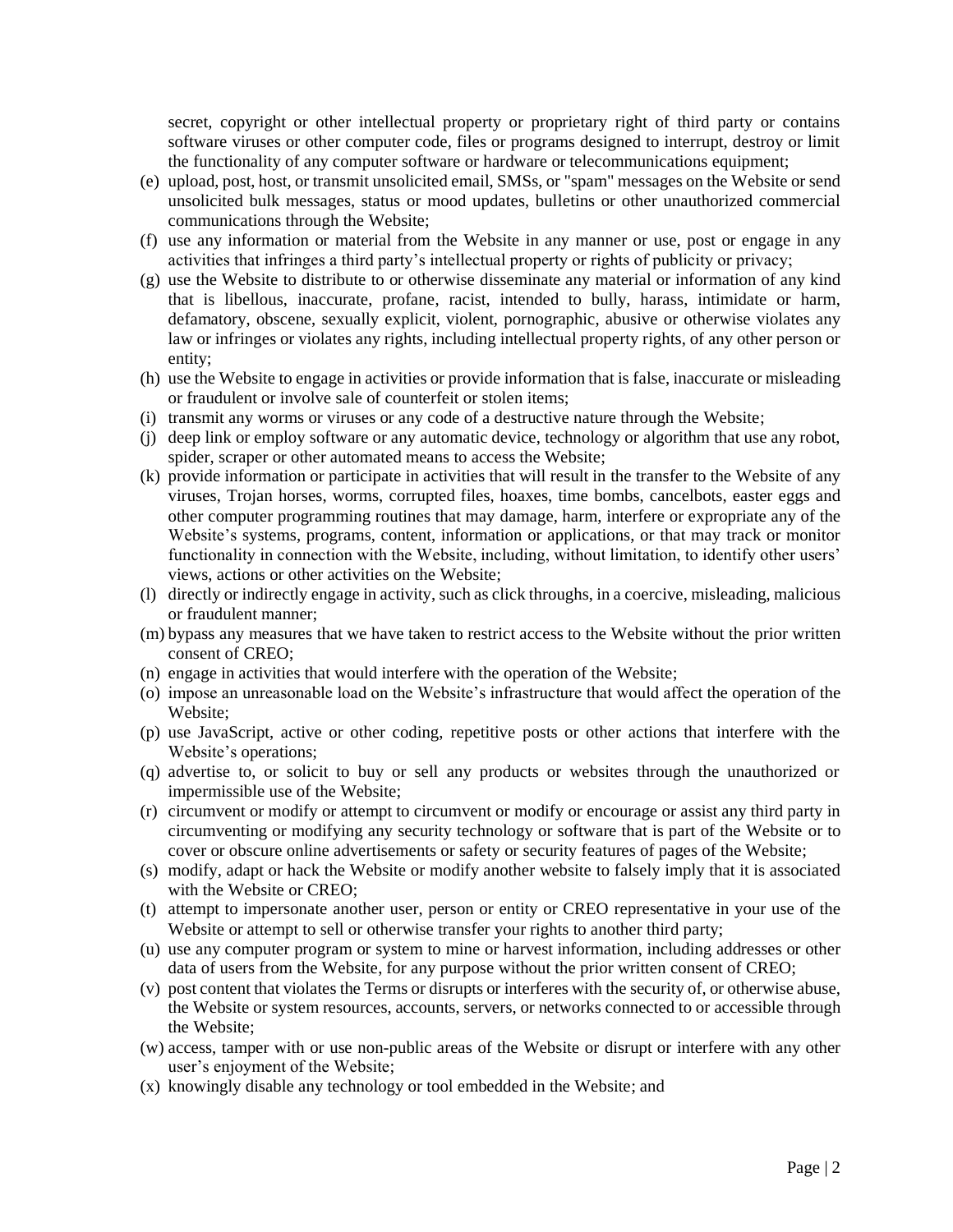(y) remove any copyright or other proprietary notices contained in the content on the Website, caption information, or any other material on the Website.

# **Commercial Electronic Messages ("CEMs")**

CREO only sends CEMs, such as emails, in accordance with Canada's Anti-Spam Legislation ("CASL"). CREO does not permit any user of the Website to use the Website to send CEMs. CREO does not send CEMs in violation of CASL.

You can contact CREO through the Website. In the event that you send a request, inquiry or complaint to CREO through the Website, CREO will respond in compliance with CASL. A CEM sent to you in response to a request, inquiry or complaint will be limited to directly addressing that request, inquiry or complaint, subject to the inclusion of additional information that a person could reasonably expect to receive as a result of that request, inquiry or complaint. If you submit a request, inquiry or complaint through the Website, this will not constitute consent for further CEMs and CREO will only ever send CEMs in accordance with CASL.

You will only receive such CEMs if CREO has received your express consent.

# **User Content, Third Party Websites or Use of Social Network Platforms**

Our Website may provide opportunities for users to provide comments and feedback either directly on our CREO platform or through feedback, surveys or our blog. Such user content may be used in our sole discretion to improve the quality of our Website. We reserve the right to remove any user content that breaches the Terms or the rights of any third party.

Our Website may contain links from other third-party websites and all such websites are independent of CREO. CREO has no control over these third-party websites and assumes no responsibility or obligations for such third-party websites. The provision of such links does not constitute any endorsement of such linked websites, their content or information appearing on the Website.

You may choose to generate user content regarding CREO on social network platforms and must comply with these Terms in doing so. CREO has no control over or responsibility for such content of any social network platforms and you are responsible for adhering to the privacy policies of such social network platforms.

## **Linking Requirements**

In you wish to link to any website owned or controlled by you, you must abide by CREO's linking requirements. The linking requirements are as follows:

- (a) the link must be established to a page of the Website approved by CREO;
- (b) the link may not misrepresent your relationship with CREO or present false or misleading impressions about CREO, its services and/or the Website;
- (c) the link may not contain content that may be interpreted as distasteful or offensive;
- (d) CREO shall have no responsibility or liability for any content appearing on your Website; and
- (e) CREO may at any time, in its sole discretion, immediately terminate your link to your website, with or without cause. If CREO exercises this right to terminate, you will immediately remove all links to your website.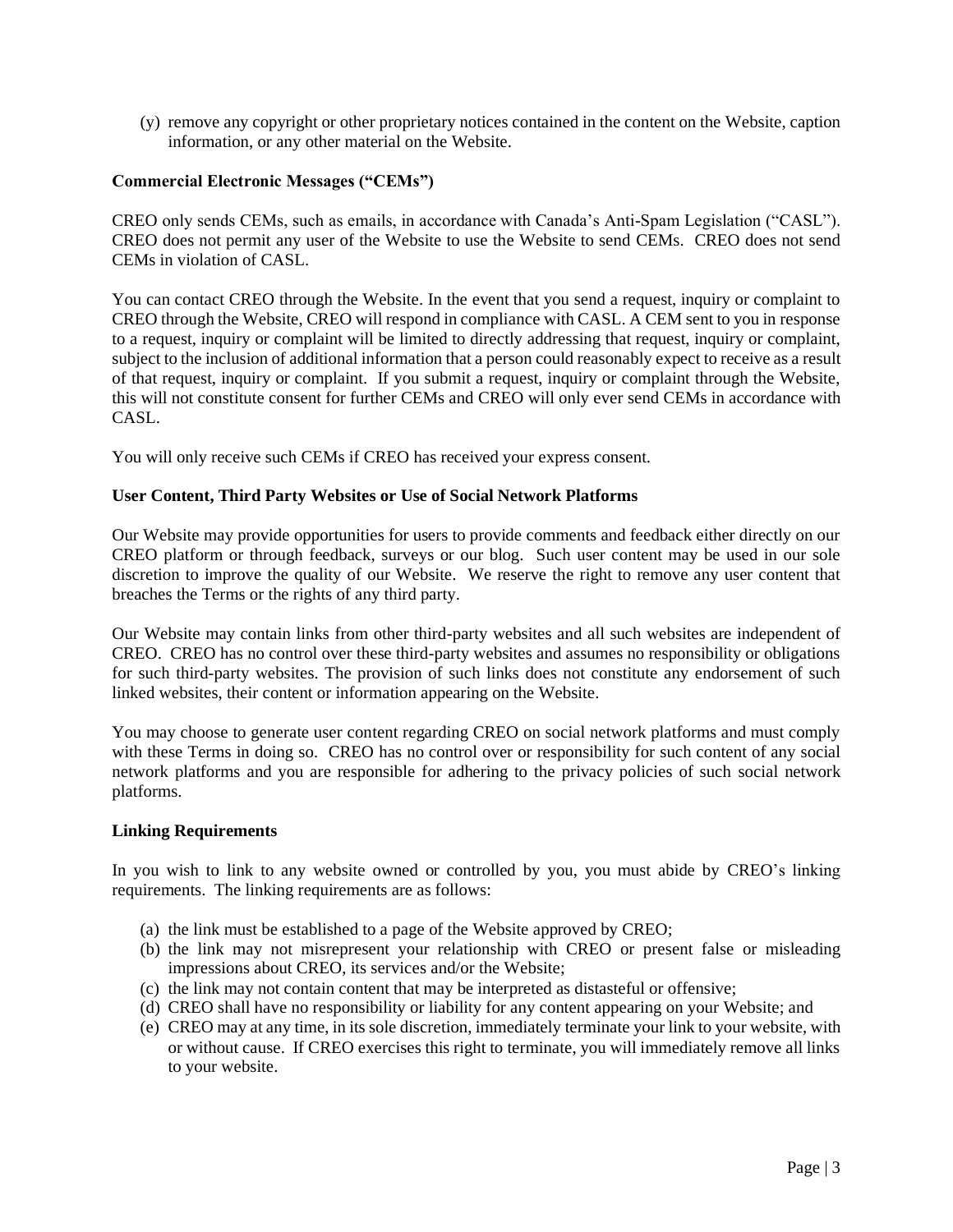## **Intellectual Property**

You do not acquire any right, title or interest in the Website through use of the Website. You must abide by copyright and other proprietary notices contained in the Website.

Except for third-party advertising or links, CREO exclusively owns all information and screens appearing on the Website including all designs, graphics, text elements, site design, logos, images, buttons, and icons. CREO owns the selection, assembly, and arrangement of all information and screens appearing on the Website, including any and all intellectual property rights, such as copyright, trademarks, and other proprietary information. All third-party advertising and links belong to their respective owners and must not be used by you for any purpose without the prior written consent of the respective owner(s).

CREO also owns or controls the right, title and interest to all frameworks, design, program elements, templates, blogs, mockups and compositions, final design frameworks, software, all copy and graphics and all source code used for the Website.

The look and feel of the Website is copyrighted by CREO. All rights are reserved. You may not duplicate, copy, or reuse any portion of the HTML/CSS, JavaScript, or visual design elements or concepts without the prior written consent of CREO.

CREO and its logo are the property of CREO. Certain other trademarks, trade names and logos on the Website are the property of the respective owners. Use of any such property, except as expressly authorized, shall constitute a violation of the rights of the owner of the property and shall result in immediate termination of your rights to use the Website.

All content, except any user content, that forms part of the Website is subject to intellectual property rights, including copyright and trademarks held by or licensed by CREO. All rights are reserved. The Website displays copyright and other proprietary notices. You may not frame or utilize framing techniques to enclose any trademark, logo or other proprietary information, including images, text, and page layout, or use any meta tags or any other hidden text utilizing our name or trademarks without the prior written consent of CREO.

You may not use any of CREO's logos or other proprietary graphic or trademark designs as part of any link without the prior written consent of CREO.

Copyright law, trademark law and other intellectual property and proprietary rights legislation or common law, as well as international copyright treaties and multilateral and bilateral agreements, protect the Website and unauthorized reproduction of the Website, or any portion of the Website or part thereof, may result in severe civil and criminal law penalties.

You must not challenge or assist others to challenge any of CREO's trademarks or application to register any of CREO's trademarks or attempt to register any trademarks or tradenames that are confusingly similar to any of CREO's trademarks. CREO respects the intellectual property of others and we ask users of the Website to do the same.

If you believe that CREO or a user of the Website has violated your intellectual property rights, you may report the matter by emailing [vanessa.o@creotechgroup.com.](mailto:vanessa.o@creotechgroup.com) CREO requires you provide a written request detailing the specifics of the intellectual property infringement, a link or the URL of your original materials and a link or the URL of the infringing material, and proof of ownership of the original material or proof of first publication. If CREO chooses not to remove the allegedly infringing material, we will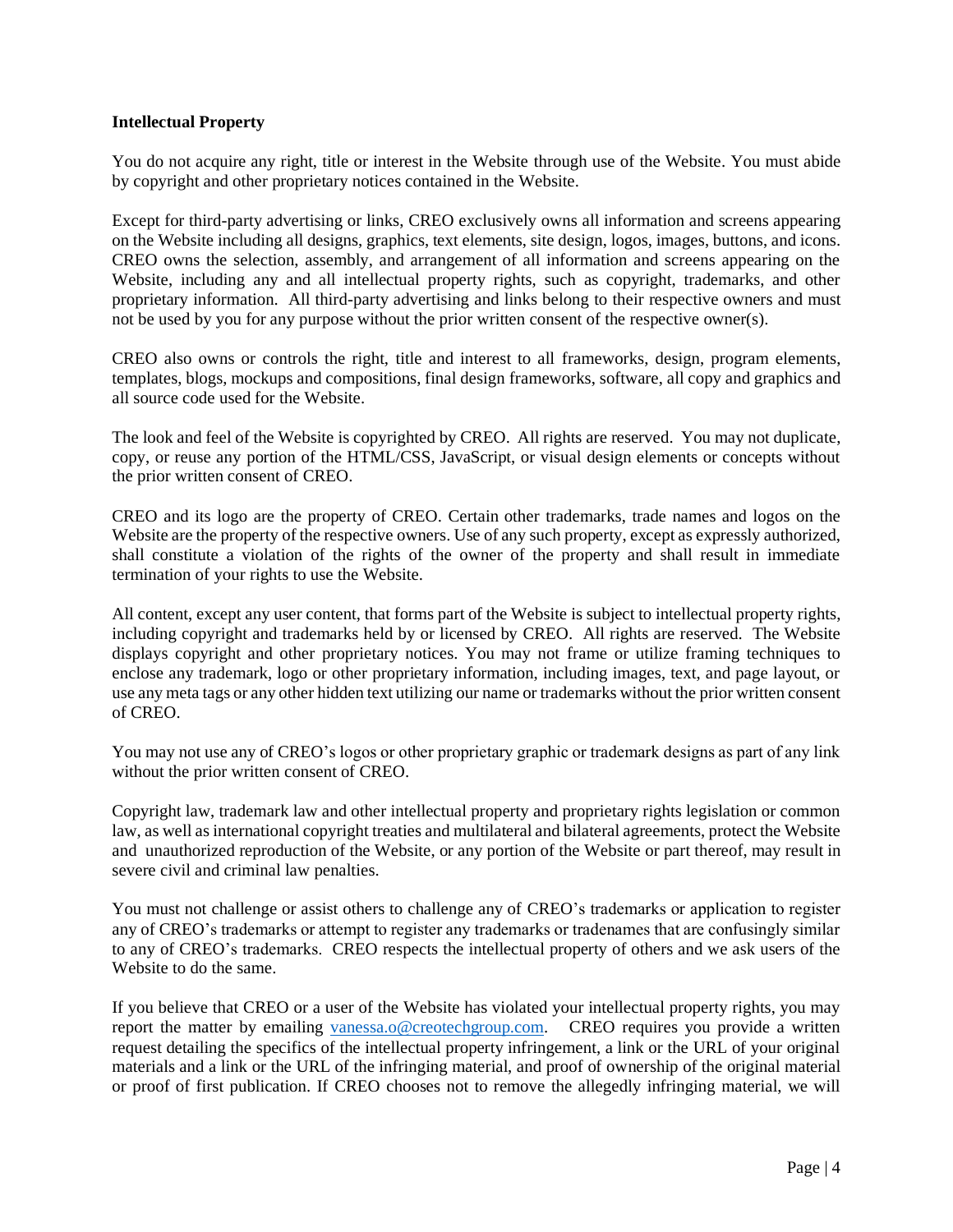provide you with notification. CREO will remove such allegedly infringing material upon submission of legal documentation of a ruling in your favour regarding the allegedly infringing material.

### **Liability, Warranties, Representations and Indemnification**

Your access and use of the Website is at your sole risk. The Website is provided on an "as is" and "as available" basis and CREO disclaims any and all other warranties and representations.

Specifically, CREO does not warrant and you acknowledge that CREO has no liability or responsibility that:

- (a) the Website will meet your specific requirements;
- (b) the Website will be available, uninterrupted, timely, secure, virus-free or error-free or free of any other harmful components;
- (c) that any third-party products or services will be available, uninterrupted, timely, secure, or errorfree;
- (d) the results that may be obtained from the use of the Website will be accurate or reliable;
- (e) the quality of any information obtained by you through the Website will meet your expectations; or
- (f) any errors in the Website will be corrected.

CREO DISCLAIMS ANY AND ALL REPRESENTATIONS AND WARRANTIES, EXPRESS OR IMPLIED, INCLUDING WITHOUT LIMITATION THE IMPLIED WARRANTIES OF MERCHANTABILITY, FITNESS FOR PARTICULAR PURPOSES, NON-INFRINGEMENT, TITLE, QUIET ENJOYMENT, DATA ACCURACY AND SYSTEM INTEGRATION, INCLUDING LOSS OF DATA OR PROFIT ARISING OUT OF THE USE OR INABILITY TO USE THE WEBSITE. CREO DOES NOT WARRANT THAT ANY DEFECTS IN THE WEBSITE OR CONTENT OF THE WEBSITE WILL BE CORRECTED.

UNDER NO CIRCUMSTANCES, INCLUDING BUT NOT LIMITED TO NEGLIGENCE, SHALL CREO BE LIABLE FOR ANY GENERAL, SPECIAL, EXEMPLARY, PUNITIVE, OR CONSEQUENTIAL DAMAGES ARISING FROM THE USE OF, OR INABILITY TO USE, THE WEBSITE. SOME PROVINCES AND STATES DO NOT ALLOW FOR THE LIMITATION OF INCIDENTAL OR CONSEQUENTIAL DAMAGES, SO THE ABOVE LIMITATIONS OR EXCLUSIONS MAY NOT APPLY TO YOU. ALTHOUGH CERTAIN PROVINCIAL, STATE OR FEDERAL LAWS MAY NOT ALLOW LIMITATIONS OF IMPLIED WARRANTIES OR THE EXCLUSION OR LIMITATION OF CERTAIN DAMAGES, CREO RELIES ON SUCH DISCLAIMERS AND LIMITATIONS TO THE GREATEST EXTENT ALLOWABLE BY LAW.

To the extent permitted by the laws of your jurisdiction, you agree to indemnify CREO from and against all claims, liability and expenses, including legal fees and costs, arising from any unauthorized use of the Website by you or from a substantial breach of the Terms. CREO reserves the right, in its sole discretion and at its own expense, to defend any action or claim and you agree to co-operate fully with any such defense.

#### **Termination or Suspension of Website**

CREO reserves the right to terminate, change, suspend or discontinue any aspect of the Website at any time without notice including, but not limited to:

(a) the availability of certain features; or